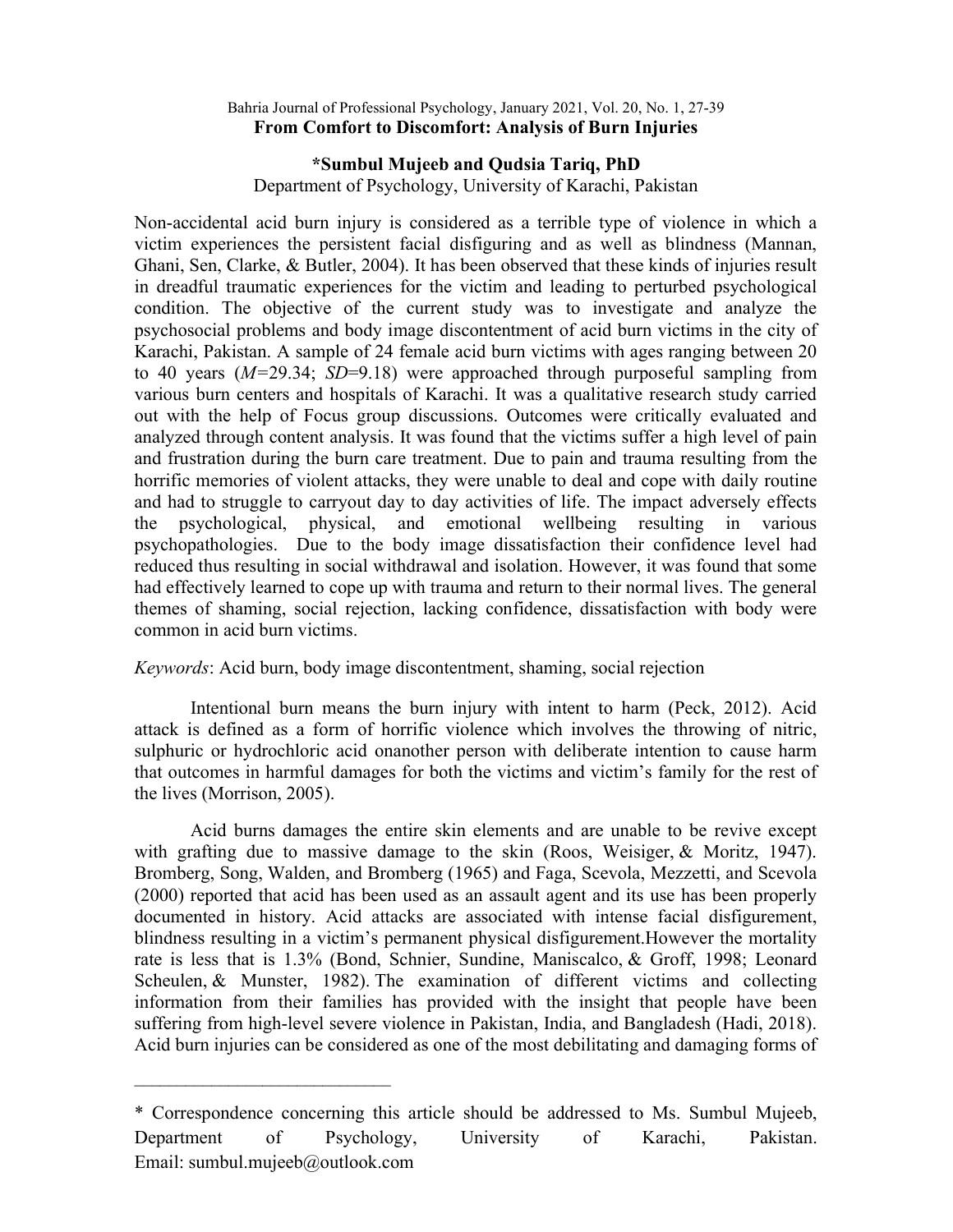#### MUJEEB & TARIQ

trauma, affecting the outwardly and visible appearance of the person. A victim not only undergoes physical pain but also suffers from trauma due to tremendous social, emotional, and psychological challenges.

Hossain (2016) concluded that psychological distress could occur in most of the survivors due to severe burn injuries resulting in body disfiguration. These victims are at greater risk of developing everlasting traumas due to visible changes in their appearance. According to Human Rights Commission of Pakistan there are several cases of acid attacks in Pakistan but are not reported due to the lack of family support, economic dependence on others and lack of awareness in the people that prevails in the different rural and isolated areas. Additionally, according to the study of Equality and Human Rights Commission (2010), the increasing number of acid attacks in Pakistan has been observed in different areas due to several reasons such as the male dominance in the country.

The different degrees of burn can also caus severe health issues and other psychological and physical health issues, especially in women. The deeper scars bring disfigurement to the victim and greatly affect the individual's physical appearance and their perception of not being socially appealing. The physical appearance of a person after burn injury can lead to body image dysfunctions and social isolation (Madaghiele Sannino, Ambrosio, & Demitri, 2014).

As discussed earlier, the impact of the burn can result in permanent disability and disfigurement. The nature of burn injury, its treatment cost, multiple surgeries, and many other stressors trigger psychological problems, especially those associated with anxiety and depression. Psychological assessment and treatment begin at the time of admission and is continuous throughout as the patients and family's needs change at different stages of their recovery. Body image is a complex concept used to express the mental image of one's physical self. After having burn injuries, victims are not accepted due to their impaired body image and high psychological problems. Even after surviving the injuries it is not easy for the victims to mold back into the society. The trauma and the heinous experience make them lose their self-esteem and it is almost impossible for them to get back into the normal life (Wagner, Zatzick, Ghesquiere, & Jurkovich, 2007).

The acid attacks and violence further lead victims towards isolation and inadequate quality of life. The aftereffects of burns cause uncertainties, emotional stress, anxiety, avoidance and the presence of social isolation. All the above-mentioned issues cause high psychosocial and psychopathological issues that are needed to be highlighted and addressed in the country (Anwary, 2003). According to the study of Masood, Kamran and Rafiq (2018) it was reported that women face extreme risk and trauma within their current state of mind. It has been observed that disabled women are abused in wide ranges and are generally perpetuated by others in their belongings.

Acid burns are one of the most intense issues that have been observed within different countries of the world and have been affecting the physical and mental health of the women. There are different research that have been carried on the phenomenon of acid burns and violence in the country (Sajid & Mushtaq, 2018). Additionally, the researchers have also focused on the accidental burns in the kitchen or other types of deadly acts that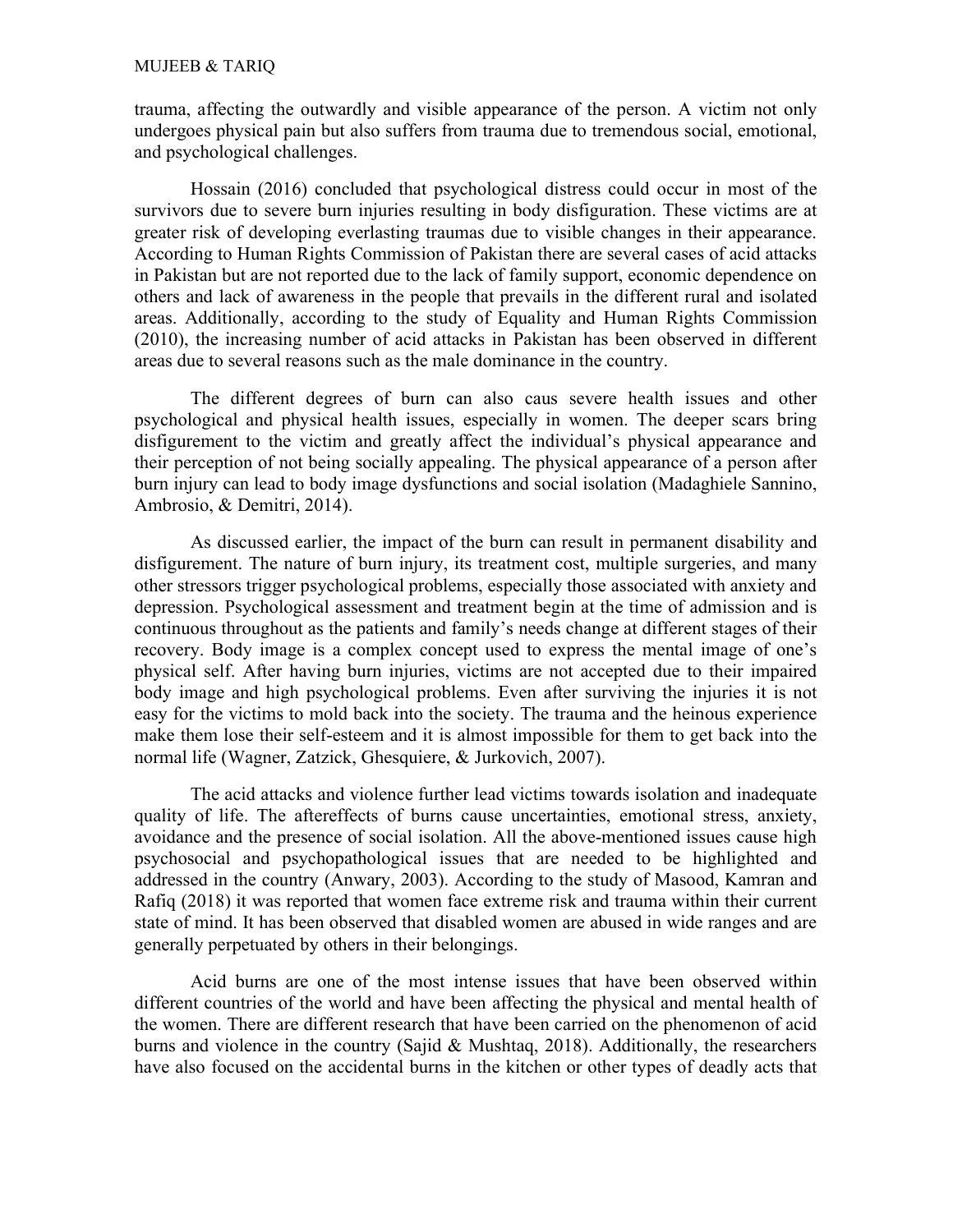### ANALYSIS OF BURN INJURIES

are present in the country (Bibi, Kalim & Khalid, 2018). The news and media have been covering different news and cases that are based on such acts and torture for women.

Burn injuries have been one of the major issues that has deadly consequences on the physical, psychological, and emotional behaviour of the people. According to the study of Haque and Ahsan (2014) findings reported that around 90% of the overall burn injuries occur in the low level and middle income level people in the developing countries. It is the fourth leading cause of injury and death around the world. According to the report of World Health Organisiatn, (2017) nearly 265,000 people die each year due to burn injuries in different countries. In context to Pakistan, the incident of burn and acid attacks has been highly researched and investigated. The Global Burden of Disease (2010) has provided with a report that nearly 5.8% of the overall population of 100,000 dies due to the fire and acid burns (Spencer, 2013; Waldron et al., 2014). Moreover according to Sajid and Mushtaq (2018) the incidence of acid burns and injuries in Karachi have reached a rate of 10.2 per 100, 000 people ranging between ages of 15-55 years. Additionally, there are several risk factors that are associated with the following injuries that are the aftereffects on the women who have faced certain issues.

The Burns Centre in Karachi has provided with the initiative for the treatment of the burns within the specialized units in Sindh (Abdullahi, et al., 2017). Wasiak et al., (2014) reported that Health-Related Quality of Life (HRQOL) is a broader term that includes the aspects of the physical and mental health of the people who are suffering from the pain of burn injuries in Pakistan. Several researchers have conducted the studies for the investigation of the aftereffects and the post burn effects of women (Duke et al., 2015).

All sorts of burn injuries cause a lot of physical and functional disabilities which also damages the sensitivity and visual appearance of the skin. A lot of the burn victims do return to the normal life, but for most of these events are a major life changer. The recovery period is always the hardest and the most stressful, whether it is post-burn period or the one spent in the hospital. After getting burned, people do accept their body image and fall prey to delirium, anxiety (post-traumatic disorder), depression and psychosis, common psychological problems experienced by burn victims. Additionally, body image is vigorously integrated in our psychosexual, psychosocial, and sensory-motor development and is strongly associated to our self-concept (Mock, 1993; Platzer, 1987).

People with burn injuries may face post-traumatic stress, anxiety, helplessness, hopelessness. Being distant from their friends/family makes them depress and while in the hospital, the pain and anxiety keeps them preoccupied with the negative thoughts until the time of post-discharge (Wiechman & Patterson, 2004).

The purpose of this study is to investigate the psychological and psychosocial problems of women after going through the trauma of acid burn injuries in Pakistan. Furthermore, to provide knowledge and detailed information about post burn psychosocial condition of victim to create awareness against this heinous crime. This study was carried out to investigate the psychosocial impact and traumas of acid burn injuries. In the past few years, the cases of violence through acid attacks have been covering the headlines of many local newspapers and social media but not much research has been done in this area.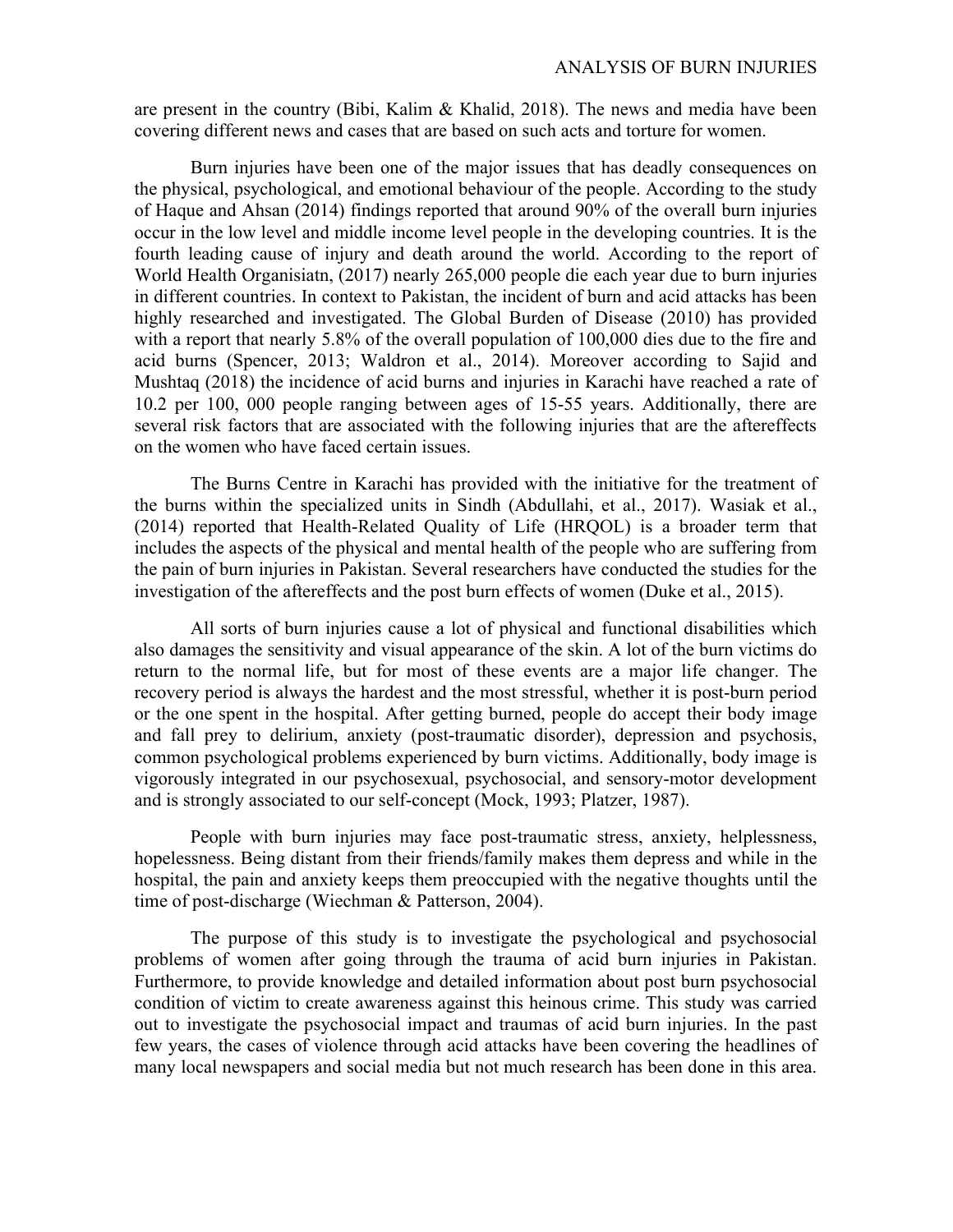Acid attacks have become common and frequent mode of seeking revenge. The research was much needed to explore the psychological pain a victim goes through after being disfigured by the violent act. Moreover, this study would be helpful in gathering detailed information about the psychological pain and grief a victim goes through along the physical pain, which would help create an awareness of the seriousness of the crime. To purpose is to explore the phenomena of the psychopathological and psychosocial issues related to acid burn injuries

#### Method

### Research Design

The qualitative research method was used to generate valuable data on a very sensitive issue of acid burn victims and their psychological wellbeing. The qualitative method provides a better insight of such sensitive social issues. The Qualitative research method provides a deeper understanding of a human phenomenon (Druckman, 2009).

### Participants

Purposive sampling technique was used in which all participants were contacted based on their availability. Total 30 acid burn victims were approached in which 24 acid burn victims (92%) showed their willingness to participate in focus group discussion, while 6 (8%) participants refused to participate in study. The intent group for the study consisted of 24 adult females who experienced acid burn incidents, ranging between the ages of 20 to 40 ( $M=29.34$ ;  $SD=9.18$ ). All the individuals from all three focus groups were citizens of Karachi, with a total of 8 participants in each group. All participants could understand Urdu language. Burn occurred in the context of victimized traumatic event (such as an assault) and victims have visible scars.

### Procedure

First permission was taken for conducting the study from the authorities of "Smile Again Foundation". Participants were briefed about the purpose of the present study, time period of the study and were asked for their approval. Every Participant was then provided with informed consent to take their formal permission to participate in the study. Total three focus groups were conducted for exploring the facts about the psychosocial and psychopathologies after the violent acid burn incidents. The focus group took place in the afternoon and in the office of "Smile Again Foundation" Circular setting was arranged for the participants so that they could face each other and communicate well. Prior to conducting the focus groups Informed consent was taken. Each focus group comprised of one moderator and one observer (note taker), to prompt the moderators about the missed focal points or strayed discussion conducted by the focus groups. The group members were initially requested to introduce themselves to each other followed by a discussion of focus points regarding their experiences and feelings. Each session lasted for approximately 45- 50 minutes. Outcomes were critically examined through content analysis.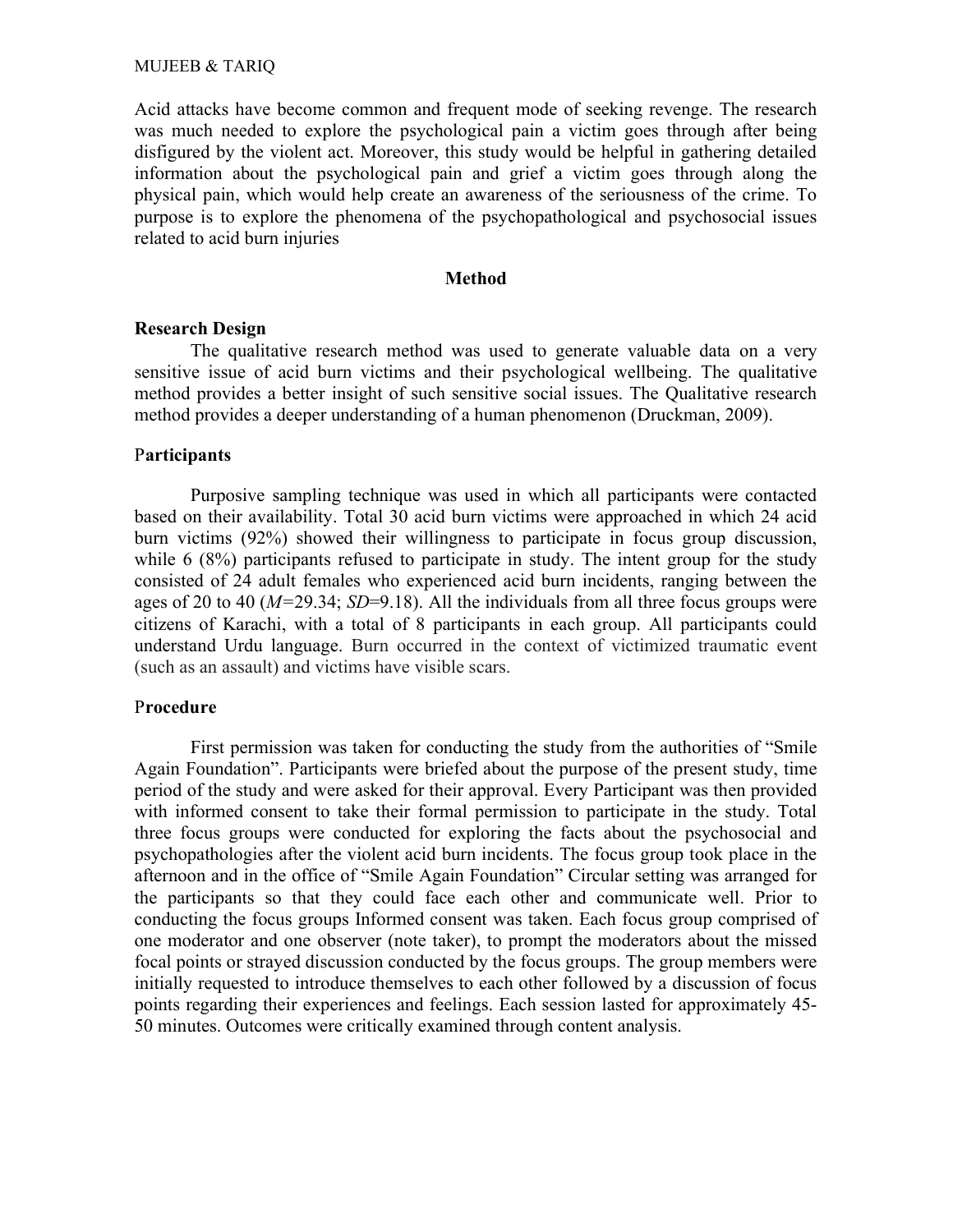## Ethical Consideration

The research has been conducted in a manner that recognized the rights, wellbeing and emotional state of the participants. They were assured confidentiality of the personal information like; their right to request full anonymity in the research or their right to withdraw from the research anytime (if needed).

### **Results**

The data were analyzed through content analysis and frequency of coded responses was taken. The themes that were found are regarding body perception, emotional wellbeing, challenges of daily functioning, social rejection, impact on intimate relationship, adjustment in workplace and coping.

## Table 1

Content Analysis Showing the Themes of Body Perception / Image (Shaming) among Victims of Acid Burn  $(N=24)$ 

| S. No | Coded Response                                          |    |
|-------|---------------------------------------------------------|----|
|       | Recurring thoughts regarding the disfigurement of body? |    |
|       | What's is my fault in this?                             | 16 |
|       | I'm becoming burden on people                           | 20 |
| 4     | Apprehensions about future of being targeted again?     |    |

 The above mentioned table shows that the highest frequency is for the category of rethinking and lowest reported category is apprehensions about being targeted again.

## Table 2

Content Analysis Showing the Themes of Emotional Well-being among Victims of Acid Burn  $(N=24)$ 

| S. No | Coded Response                                                  |      |
|-------|-----------------------------------------------------------------|------|
|       | It is very difficult to cope with it.                           |      |
|       | It's very painful to describe this event again and again        | 21   |
|       | Family support plays vital role to overcome emotional situation | - 22 |
| 4     | We need a support system to dealing with negative emotion.      | 24   |

The above mentioned table shows that the highest frequency is for the need of social support system to deal with negative emotions and lowest reported category is regarding difficulty in coping.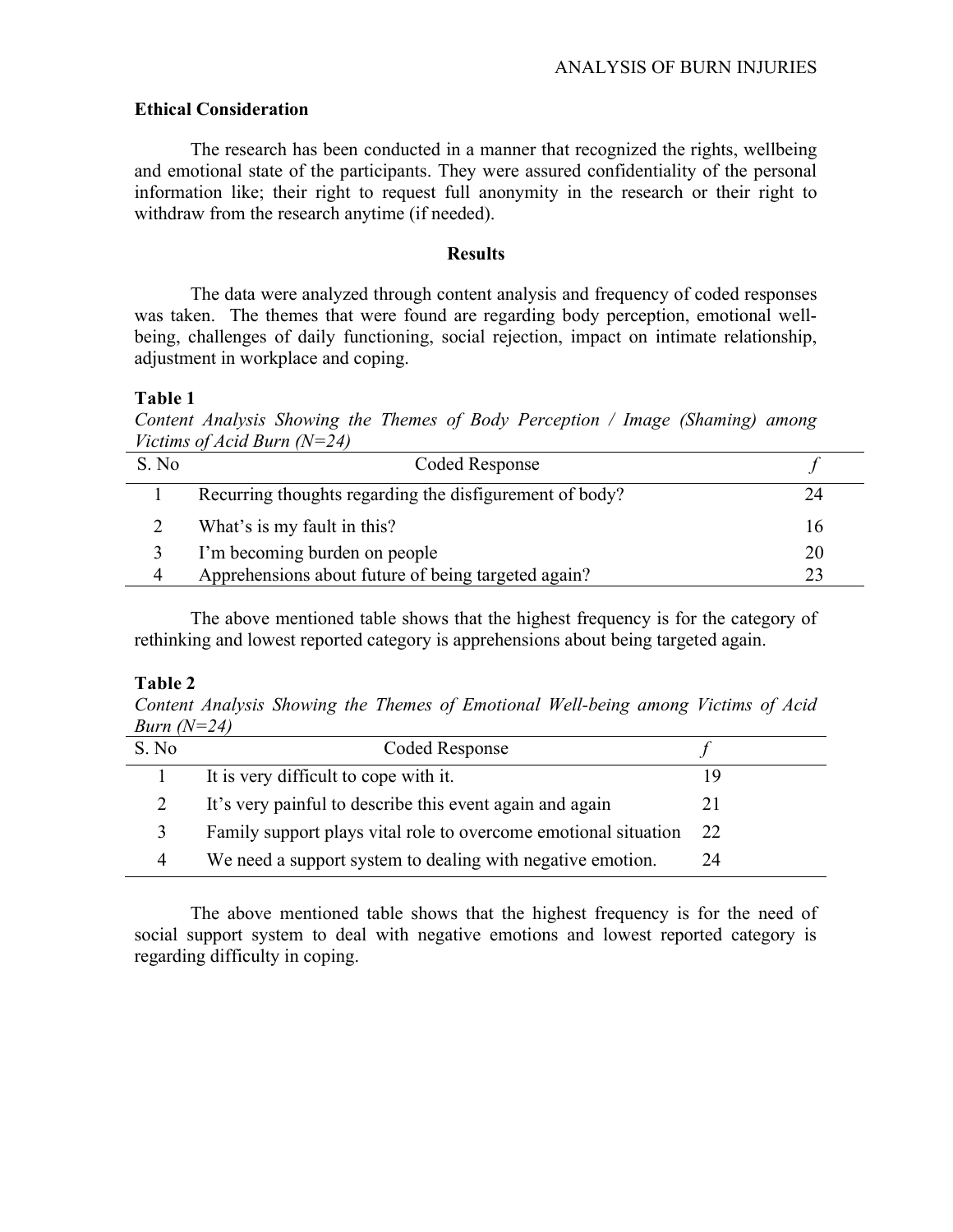# Table 3

Content Analysis Showing the Themes Challenges of Daily Functioning among Victims of Acid Burn  $(N=24)$ 

| Coded Response                                                                                   |    |
|--------------------------------------------------------------------------------------------------|----|
| discontentment and dissatisfaction<br>Mostly<br>experiencing<br>while<br>performing daily tasks. |    |
| Due to disability and nonfunctioning of joints its became miserable                              |    |
| Depression and negative taught providing resistant to perform daily task                         | 15 |
| To perform daily task is necessary, so just performing it.                                       |    |

The above mentioned table shows that the highest frequency is for the category of experiencing discontentment and dissatisfaction while performing daily tasks and lowest reported category is physical disability due to burn injury.

# Table 4

Content Analysis Showing the Themes of Psychological Distress due to Social Rejection among Victims of Acid Burn  $(N=24)$ 

| Coded Response                                                                          |    |
|-----------------------------------------------------------------------------------------|----|
| Anxiety about actual and expected questions and stares from people in the<br>community. | 24 |
| Worry about how people will react when they see the scars                               | 19 |
| Grief or sadness about changes in appearance and physical abilities.                    | 16 |
| Mostly people asked intrusive and personal questions.                                   |    |

The above mentioned table shows that the highest frequency is for the category of anxiety about actual and expected questions and stares from people in the community and lowest reported category is grief or sadness about changes in appearance.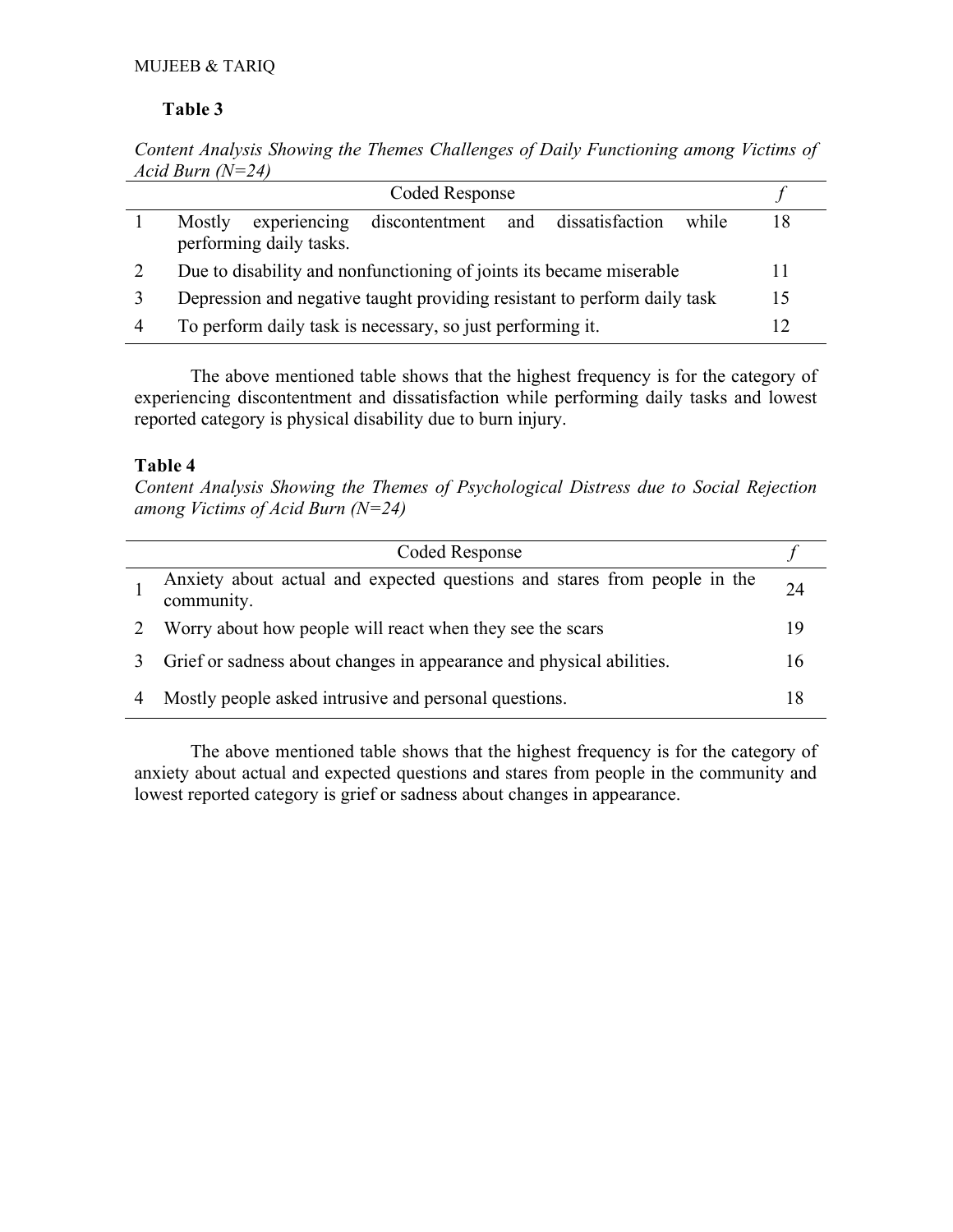## Table 5

Content Analysis Showing the Themes of Impact on Intimate Relationship among Victims of Acid Burn  $(N=24)$ 

| S.No | <b>Coded Responses</b>                                                                 |    |
|------|----------------------------------------------------------------------------------------|----|
|      | Anxiety about intimate settings where scars may be seen.                               |    |
| 2    | Worried about showing their burn scars during intimate experiences.                    | 24 |
|      | Sometimes when partner's sympathetic behavior provide discomfort to me                 | 19 |
| 4    | Lack of sexual desire after burn injury, and hesitation or the fear of 14<br>rejection |    |

The above mentioned table shows that the highest frequency is for the category of worry about showing their burn scars during intimate experiences and lowest reported category is lack of sexual desire after burn injury.

# Table 6

Content Analysis Showing the Themes of Adjustment in Workplace among Victims of Acid Burn  $(N=24)$ 

| S.No | Coded Responses                                                        |    |
|------|------------------------------------------------------------------------|----|
|      | By the empathy of my colleagues overcoming the limitations in physical | 19 |
|      | abilities.                                                             |    |
|      | A desire to be with a trusted person when in working place.            |    |
|      | Avoid discussing about my appearance and burn injury                   |    |
|      | Financial support (salary) played vital role in adjustment process     | 20 |

The above mentioned table shows that the highest frequency is for the category of financial support and lowest reported category is avoid discussing about my appearance and burn injury.

# Table 7

Content Analysis Showing the Themes of Coping Mechanism among Victims of Acid Burn  $(N=24)$ 

| S.No           | Coded Responses                                            |    |
|----------------|------------------------------------------------------------|----|
|                | Adapting to and accepting ourselves as post-burn body      |    |
| $\overline{2}$ | Trying to be socially adaptive to being visibly different. | Q  |
|                | Psychotherapy                                              | 16 |
|                | Meditation                                                 |    |

The above mentioned table shows that the highest frequency is for the category of psychotherapy and lowest reported category is trying to socially be adapting to being visibly different.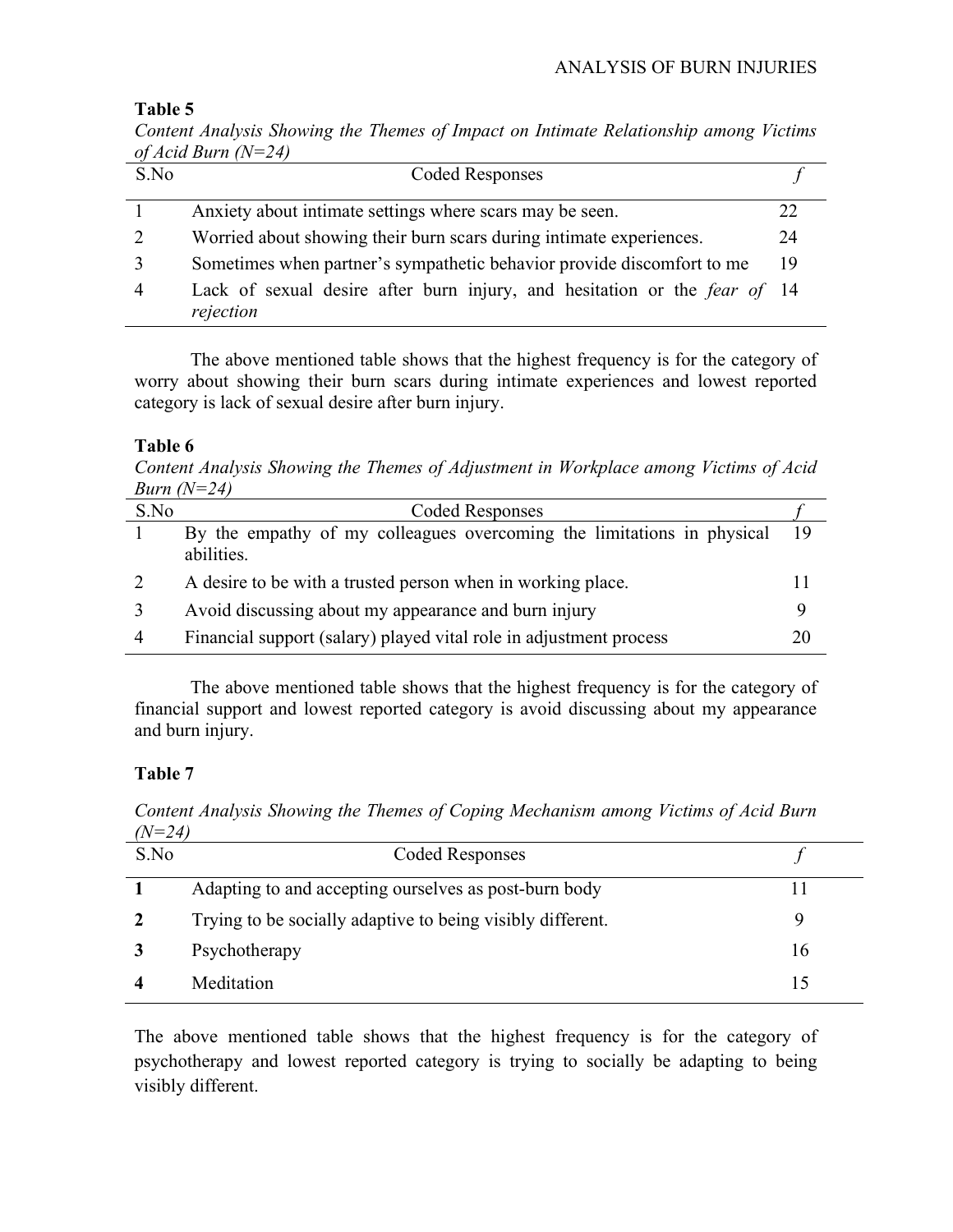### **Discussion**

Data was analyzed through transcript analysis by using codes on concepts provided by the empirical data. This technique involved an in-depth exploration and interpretation of the issues under investigation which were grounded in the data. The categorization of data and results are presented in the form of theme-based tables. Table 1 shows the themes on body perception /shaming and were related to depicting the psychological and emotional condition of participants after burn. Coming to terms with an altered appearance, burn victims participated in the study showed negative image for their altered body appearance. The female participants with severe burn injuries expressed high level of misery and concerns about their appearance and questioned their acceptability in the community as compared to victims with minor burns. In the present study during focus group discussion all 24 participants reported thoughts of incident preoccupying their mind. Most of the participants also reported apprehension about future. The participants having visible scars found their body image distorted along with intense negative emotions and psychological distress. Researches indicate that people who got facially disfigured due to burn injury were socially rejected and avoidant behavior was commonly observed towards them (Houston & Bull, 1994). Furthermore, females are more likely to be judged and affected because of facial burns, physical appearance acceptance (Lawrence, Fauerbach, & Thombs, 2006) and having widespread burn on exposed regions of skin (Patterson, Ptacek, Cromes, Fauerbach, & Engrav, 2000).

Table 2 shows the theme of emotional wellbeing of burn victims represented by the emotional status of the participants after the violent act. People who survive the fatal burns are then afflicted with physical and emotional scars for life by society. Not only this injury causes financial burden on the patients but also causes victims to suffer from physical and emotional pain, from which it takes a long period of time for them to recover. The burns also cause physical exhaustion which leads to low tolerance level making the victims more sensitive to their surroundings. Thus, the scars sustain their appearance for quite a long time and negatively impact the patient's physical, emotional, and mental state (Patterson et al., 2000). Such survivors often experience distress, low self-esteem, loneliness and isolation. In present study, during the focus group discussion all the 24 participants faced the difficulty in dealing with the negative vibes from the environment and required a good support system. Out of 24 participants 22 of them after a year were able to cope up well with the negative emotions due to their strong family support. The other 2 participants reported that they were struggled for years to overcome the challenges. The burn scars on their body brought negative impact on their way of thinking leading to distress and trauma and making it difficult for them in dealing with the negative emotions. Severe burns are usually associated with the body image and how others attribute with it and social acceptance by others. According to Lawrence, Fauerbach, and Thombs (2006) when the burn victims with revealing facial scars (e.g., around face, neck) interact with new people like non-family members, strangers, the chances of distress are increased.

Table 3 shows the themes on challenges of daily functioning. These responses represent the daily life tasks of the burn participants and their responses while performing it. The interruption of daily life activities and roles due to limited physical activities cause distress, agitation in them. The feeling that something bad will happen suddenly puts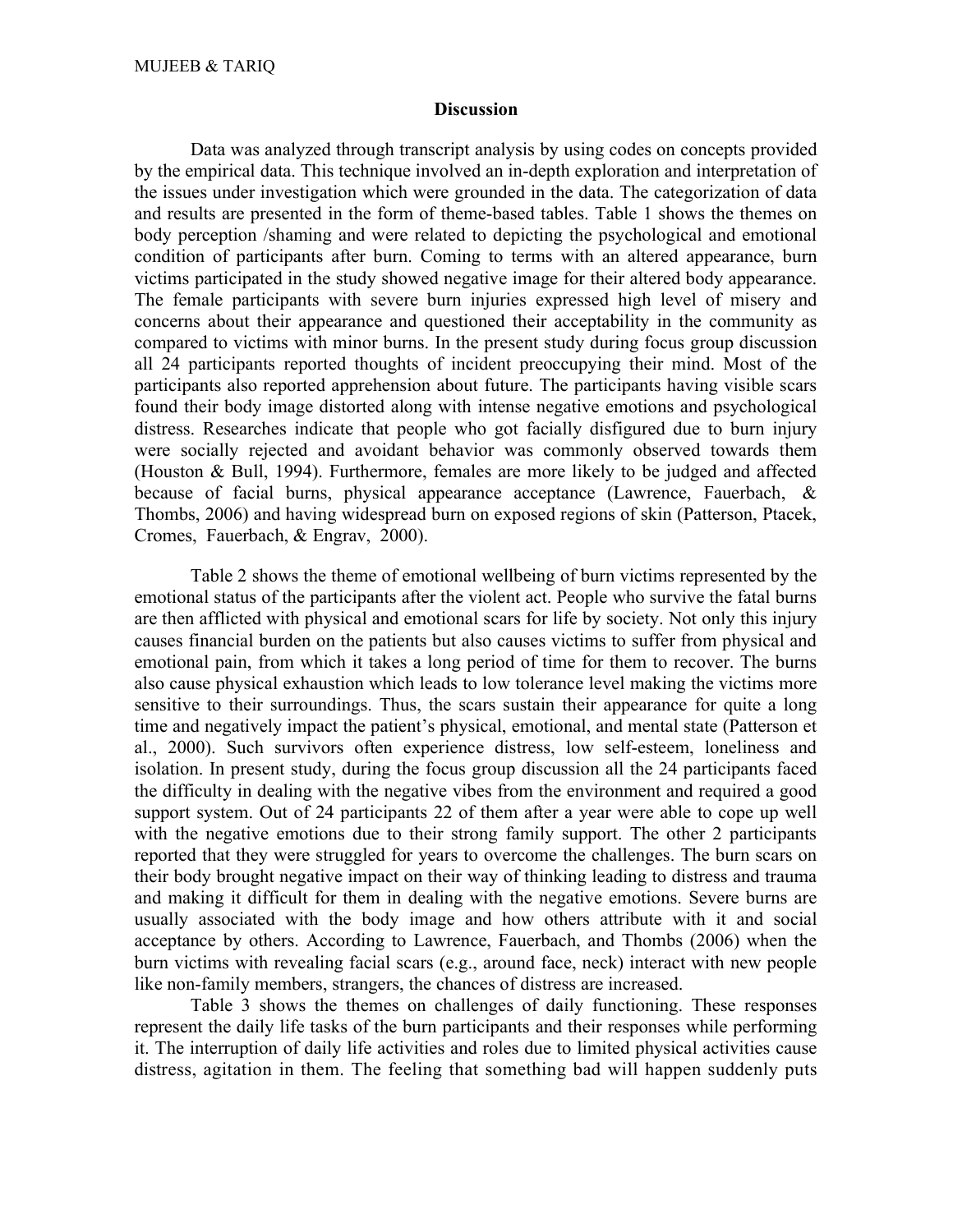many daily life activities and operations to an end. In the focus group discussion 18 participants felt discomfort/ inability in performing daily activities while 15 participants reported that depression and negative emotions come in their way and inhibit them from doing normal routine tasks. Unaccepted and Stigmatization behaviors are also becoming major problem to burn victims can lead to mental illness. In particular, the social integration of people with burn-related physical problems can be difficult, leading to feelings of social stigma (Pallua, Künsebeck, & Noah, 2003).

Table 4 shows the themes on psychological distress due to social acceptance/rejection response categories representing changes that occurred after an incident in the social communication of the victims. During focus group discussion all the 24 participants reported that they felt nervousness in the social gathering due to the gazes and questions from the people, on the other side 19 participants were anxious about the unexpected reactions from the people. It is commonly reported issues that burn victims usually face direct stares, personal questions, negative comments and statements (Solomon, 1998).

 In present research it was also found that burn victims, faced challenges in maintaining intimate relationship with their partners, as quite evident from table 5 under the theme of impact on intimate relationship. The responses from participants define the challenges faced by them in the sexual arousal and intimacy due to physical unattractiveness. They feel rejected and isolated because the looks had changed how their partner perceived her, mostly as not attractive and appealing any more. Wherever the disfigurement is, it poses as a hurdle against the victim to be close and intimate with another person. This is why confidence and self-esteem of a burn survivor is tied to their physicality and the degree of its conventionality (Lawrence, Rosenberg & Fauerbach, 2007; VanLoey & VanSon, 2003) confirmed that there is indication of increased rate of anxiety and depression among adults who have experienced burn injuries which effects the relationship. All of these feelings of contempt towards a society that won't warm up to them also creates an animosity among victims, that turns into anger and self-deprecation both of which are very potent element of depression and suicidal ideation. During the focus group discussion all the 24 participants were concerned about their scars display in the intimate contact while 22 participants also faced apprehension due to scars view in the sexual setting.

After burn incident these victims also faced work related problems. Table 6 showed the response categories showing the factors that lead burn victims to get back to job life after the burn trauma under the theme of themes on adjustment in work place. In the discussion 20 participants reported that wage played a significant role in the adjustment while 19 reported that kind behavior of their colleagues provides the strength to overcome all the limitations regarding to physical capabilities. Social support is the essential key through which burn victims maintain their body image satisfaction. Social supports are important to consider in relation to body image for those working with people who have survived burn injuries (Hodder, Chur-Hansen, & Parker, 2014).

By the help of social support, psycho-therapies such as counseling program and coping strategies like cognitive behavioral trauma can be reduced burn victims. Table 7 showed the response categories describing the degree of burn victims in coping up the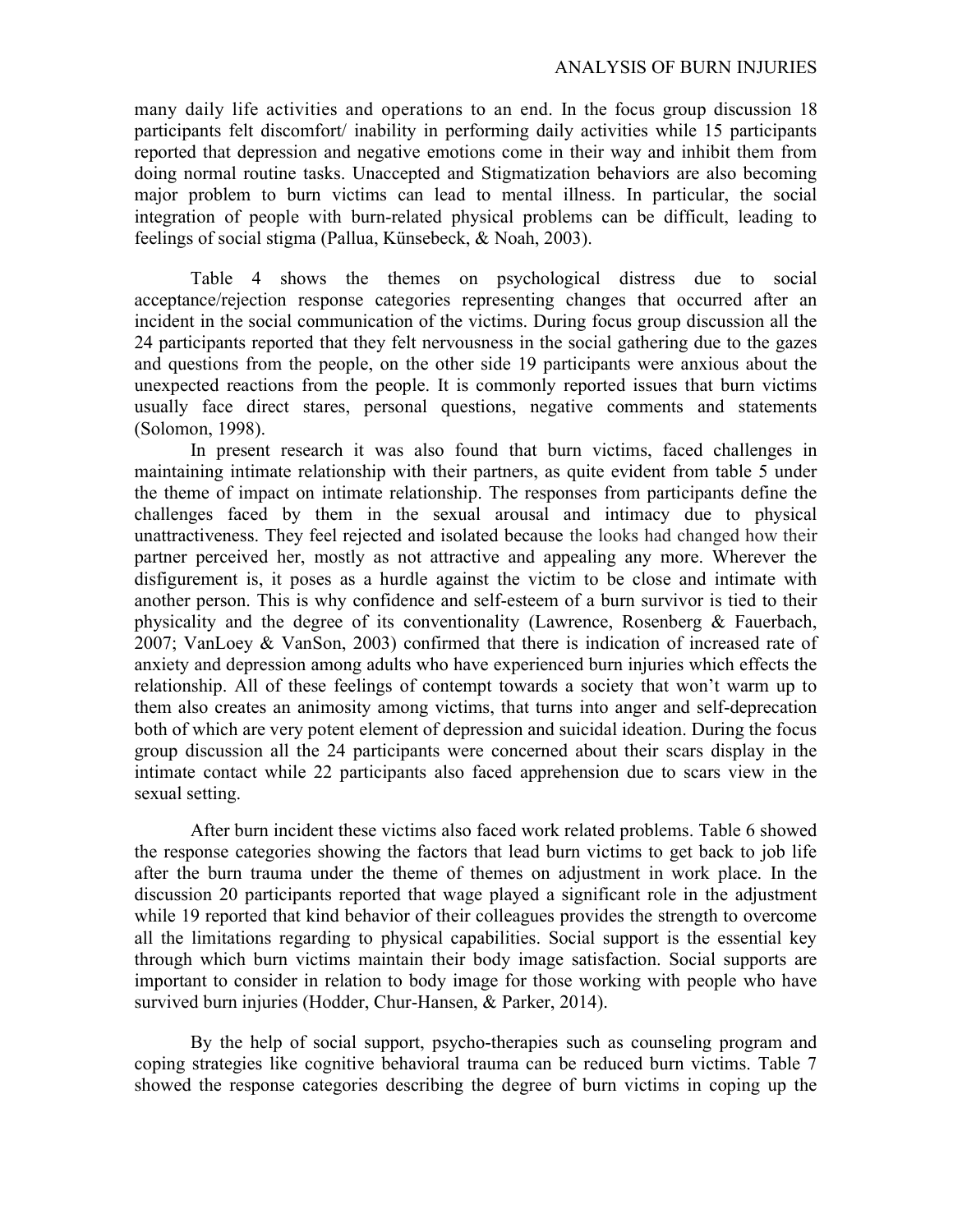daily stress under the theme on how the coping was done. During focus group discussion 16 participants reported that psychotherapy played a key role in the recovery, on the other side 15 participants reported the meditation as an important factor in the recovery. Treatments in burn patients include cognitive behavior therapy and pharmacological interventions which are helpful to patients suffering from depression. Treatment of social problems includes cognitive-behavioral therapy, social skills training, problem solving skills and community interventions while sexual health promotion and counseling may reduce problems in sexual life reported by (Van Loey & Van Son, 2003).

# **Conclusion**

A majority of acid burn survivors appeared to try their best to adapt well in the long run. Survivors suffering since long reported that burn scars often result in social rejection and isolation. These burn victims also had difficulty in maintaining intimate relation with their partners due to body shaming. Many factors may cause body image concerns after a burn injury, including how a person feels about his or her burns; flawed coping strategies; and a person's gender, mental health history, and support network.

# Limitations and Future Recommendations

In present study convenient sampling was utilized due to limited resources. The study restricted to smaller sample size because of the unwillingness of selected participants, they did not feel comfortable to discuss about the incidents and especially about their intimate relationship and sexual issues. A larger sample can be obtained from different hospitals and burn centers. Data can be approached from those clients who already taking therapy so that they are comfortable to share their experiences.

## Implications

The findings of the current study highlight the need that the burn hospitals including government, tertiary and burn centers should have rehabilitation centers for burn victims. Multi-disciplinary management including the support from psychiatry and psychology departments provides support in coping burn victims in very effective manner. Burns centres, and hospitals should work together with different NGOs for providing support and help to burn victims. Hospitals can refer these victims to different support groups as well and help implement of policies required to prevent these types of attacks. Moreover, a special consideration be given to highlighted psycho-social problems in the study.

## References

Abdullahi, A., Chen, P., Stanojcic, M., Sadri, A., Coburn, N., & Jeschke, M. G. (2017). IL-6 signal from the bone marrow is required for the Browning of white adipose tissue post burn injury. Shock, 47(1), 33-39. https://doi.org/10.1097/shk.000000000000 0749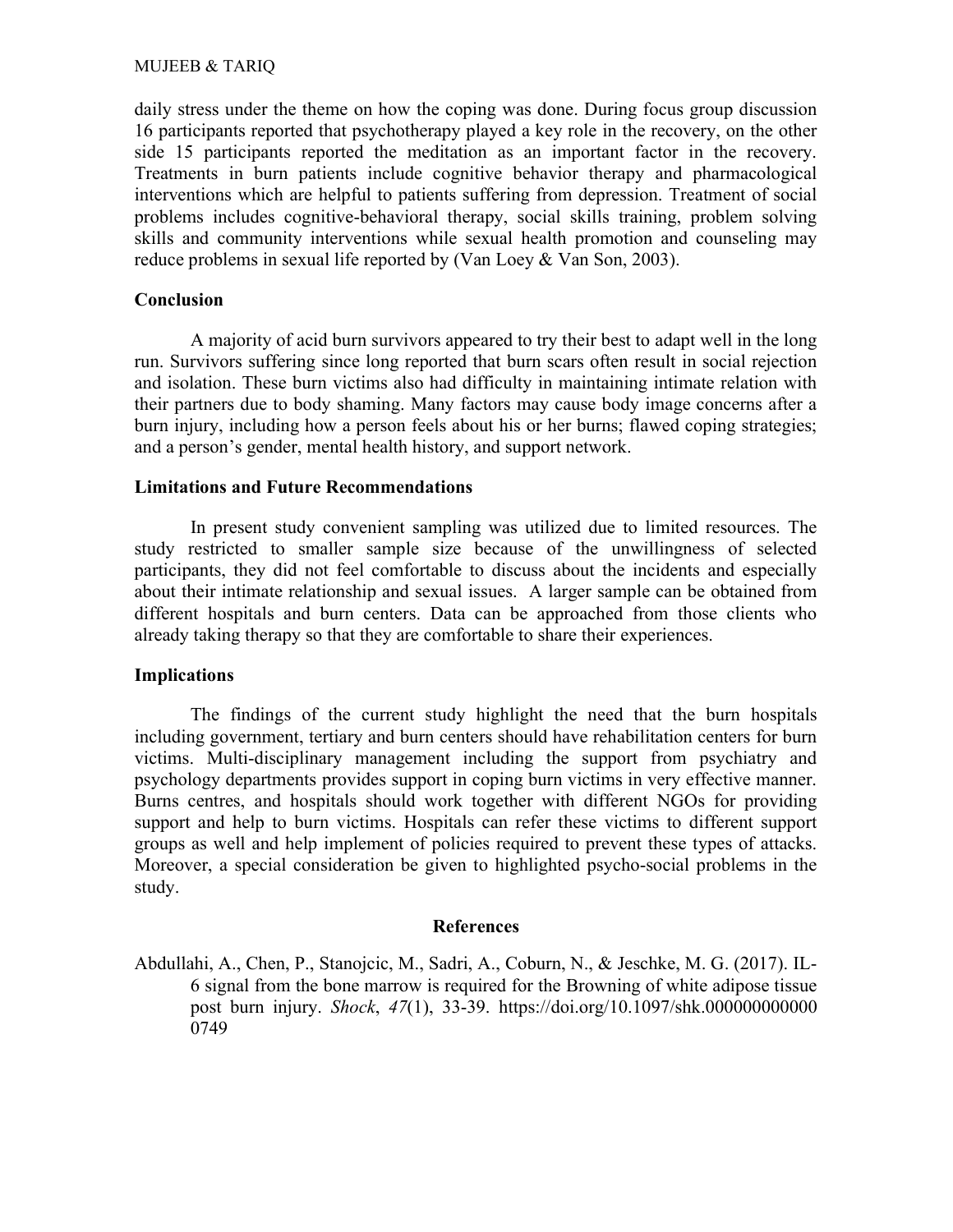- Anwary, A. (2003). Acid violence and medical care in Bangladesh: Women's activism as carework. Gender & Society, 17(2), 305-313. https://www.jstor.org/stable/pdf/35 94694.pdf?
- Bibi, A., Kalim, S., & Khalid, M. A. (2018). Post-traumatic stress disorder and resilience among adult burn patients in Pakistan: a cross-sectional study. Burns  $\&$ Trauma, 6. https://doi.org/10.1186/s41038-018-0110-7
- Bond, S. J., Schnier, G. C., Sundine, M. J., Maniscalco, S. P., & Groff, D. B. (1998). Cutaneous burns caused by sulfuric acid drain cleaner. The Journal of Trauma: Injury, Infection, & Critical Care, 44(3), 523-526. https://doi.org/10.1097/000 05373-199803000-00019
- Bromberg, B. E., Song, I. C., Walden, R. H., & Bromberg, B. E. (1965). Hydrotherapy of chemical burns. Plastic & Reconstructive Surgery, 35(1), 85-95. https://doi.org/10. 1097/00006534-196501000-00010
- Druckman, D. (2009). Doing conflict research through a multi-method lens. The SAGE handbook of conflict resolution, 119-142. https://doi.org/10.4135/9780857 024701.n8
- Duke, J. M., Randall, S. M., Fear, M. W., Boyd, J. H., Rea, S., & Wood, F. M. (2015). Long-term effects of pediatric burns on the circulatory system. Pediatrics, 136(5), e1323-e1330. https://doi.org/10.1542/peds.2015-1945
- Equality and Human Rights Commission. (2010). Stop and think: A critical review of the use of stop and search powers in England and Wales. https://tandis.odihr. pl/bitstream/20.500.12389/21098/1/06832.pdf
- Faga, A., Scevola, D., Mezzetti, M., & Scevola, S. (2000). Sulphuric acid burned women in Bangladesh: A social and medical problem. Burns, 26(8), 701-709. https://doi.org/10.1016/s0305-4179(00)00049-8
- Hadi, A. (2018). Intimate partner violence and its under-reporting in Pakistan. European Journal of Social Science Education & Research, 5(1), 239-245. https://doi.org/ 10.2478/ejser-2018-0027
- Haque, S. E., & Ahsan, H. (2014). Human rights violations against women. American Journal of Preventive Medicine, 46(2), 216-217. https://doi.org/10.1016/j.am epre.2013.10.013
- Hodder, K., Chur-Hansen, A., & Parker, A. (2014). A thematic study of the role of social support in the body image of burn survivors. Health Psychology Research, 2(1),1196. https://doi.org/10.4081/hpr.2014.1196
- Hossain, S. (2016). Public interest litigation on violence against women in Bangladesh. Gender, Violence & the State in Asia, 119-133. https://doi.org/10.4324/978 1315656731-8
- Houston, V., & Bull, R. (1994). Do people avoid sitting next to someone who is facially disfigured? European Journal of Social Psychology, 24(2), 279-284. https://doi. org/10.1002/ejsp.2420240205
- Lawrence, J. W., Fauerbach, J. A., & Thombs, B. D. (2006). A test of the moderating role of importance of appearance in the relationship between perceived scar severity and body-esteem among adult burn survivors. Body Image, 3(2), 101-111. https://doi. org/10.1016/j.bodyim.2006.01.003
- Lawrence, J. W., Rosenberg, L. E., & Fauerbach, J. A. (2007). Comparing the body esteem of pediatric survivors of burn injury with the body esteem of an age-matched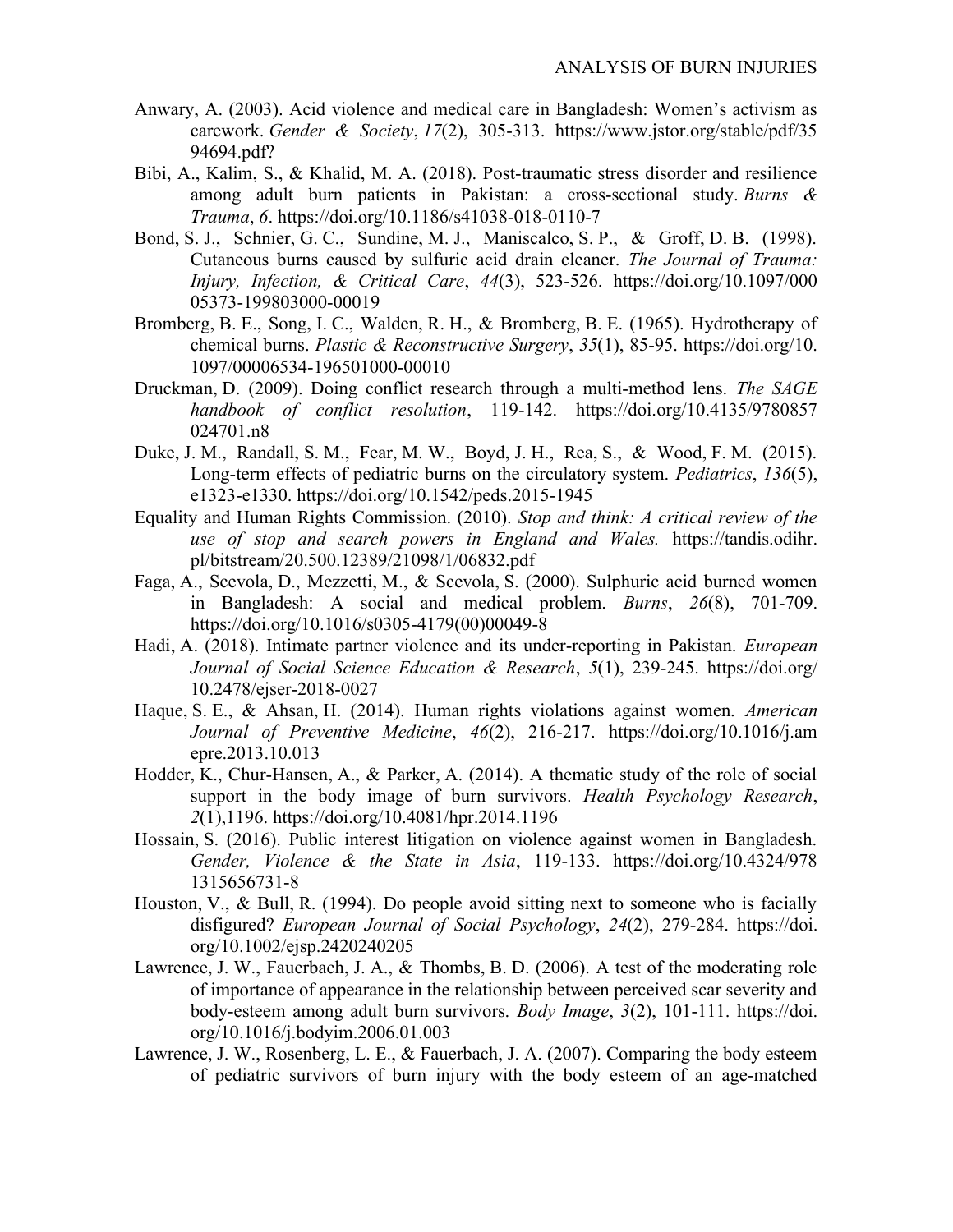comparison group without burns. Rehabilitation Psychology, 52(4), 370-379. https://doi.org/10.1037/0090-5550.52.4.370

- Leonard, L. G., Scheulen, J. J., & Munster, A. M. (1982). Chemical burns: Effect of prompt first aid. The Journal of Trauma: Injury, Infection,& Critical Care, 22(5), 420-423. https://doi.org/10.1097/00005373-198205000-00013
- Madaghiele, M., Sannino, A., Ambrosio, L., & Demitri, C. (2014). Polymeric hydrogels for burn wound care: Advanced skin wound dressings and regenerative templates. Burns & Trauma, 2(4), 2321–3868.143616. https://doi.org/10.4103/23213868.14 3616
- Mannan, A., Ghani, S., Sen, S., Clarke, A., & Butler, P. (2004). The problem of acid violence in Bangladesh. The Journal of Surgery,  $2(1)$ , 39-43. https://doi.org/ 10.1016/s1743-9191(06)60025-3
- Masood, A., Kamran, F., & Rafiq, R. (2018). psychosocial correlates of post- traumatic stress disorder in patients with fire burns. Khyber Medical University Journal, 10(1), 8-13. https://www.kmuj.kmu.edu.pk/article/view/17508
- Mock, V. (1993). Body image in women treated for breast cancer. Nursing Research, 42(3), 153-157. https://doi.org/10.1097/00006199-199305000-00006
- Morrison, J. (2005). Fact finding visit to Cambodia. New York: ASTI.
- Pallua, N., Künsebeck, H., & Noah, E. (2003). Psychosocial adjustments 5 years after burn injury. Burns, 29(2), 143-152. https://doi.org/10.1016/s0305-4179(02)00238-3
- Patterson, D. R., Ptacek, J. T., Cromes, F., Fauerbach, J. A., & Engrav, L. (2000). The 2000 clinical research award. Journal of Burn Care & Rehabilitation, 21(6), 490- 498. https://doi.org/10.1097/00004630-200021060-00004
- Peck, M. D. (2012). Epidemiology of burns throughout the world. Part II: Intentional burns in adults. Burns, 38(5), 630-637. https://doi.org/10.1016/j.burns.2011.12.028
- Platzer, H. (1987). Body image—a problem for intensive care patients (Part 1). Intensive Care Nursing, 3(2), 61-66. https://doi.org/10.1016/0266-612x(87)90026-5
- Roos, A., Weisiger, J. R., & Moritz, A. R. (1947). Studies of thermal injury: Physiological mechanisms responsible for death during cutaneous exposure to excessive heat1. Journal of Clinical Investigation, 26(3), 505-519. https://doi.org/10.1172/jci101835
- Sajid, A., & Mushtaq, M. (2018). Maternal parenting and depression in female victims of domestic violence of rural areas of Punjab, Pakistan. Journal of Postgraduate Medical Institute, 32(1), 61-64. https://jpmi.org.pk/index.php/jpmi/ article/view /2183/1932
- Solomon, S. E. (1998). On an island by myself. Journal of Burn Care & Rehabilitation, 19(3), 268-278. https://doi.org/10.1097/00004630-199805000-00017
- Spencer, S. (2013). Global Burden of Disease 2010 Study: A personal reflection. Global Cardiology Science & Practice, 2013(2), 15. https://www.qscience.com/content /journals/10.5339/gcsp.2013.15
- Van Loey, N. E., & Van Son, M. J. (2003). Psychopathology and psychological problems in patients with burn scars. American Journal of Clinical Dermatology, 4(4), 245- 272. https://doi.org/10.2165/00128071-200304040-00004
- Wagner, A. W., Zatzick, D. F., Ghesquiere, A., & Jurkovich, G. J. (2007). Behavioral activation as an early intervention for posttraumatic stress disorder and depression among physically injured trauma survivors. Cognitive & Behavioral Practice, 14(4), 341-349. https://psycnet.apa.org/record/2008-08814-001